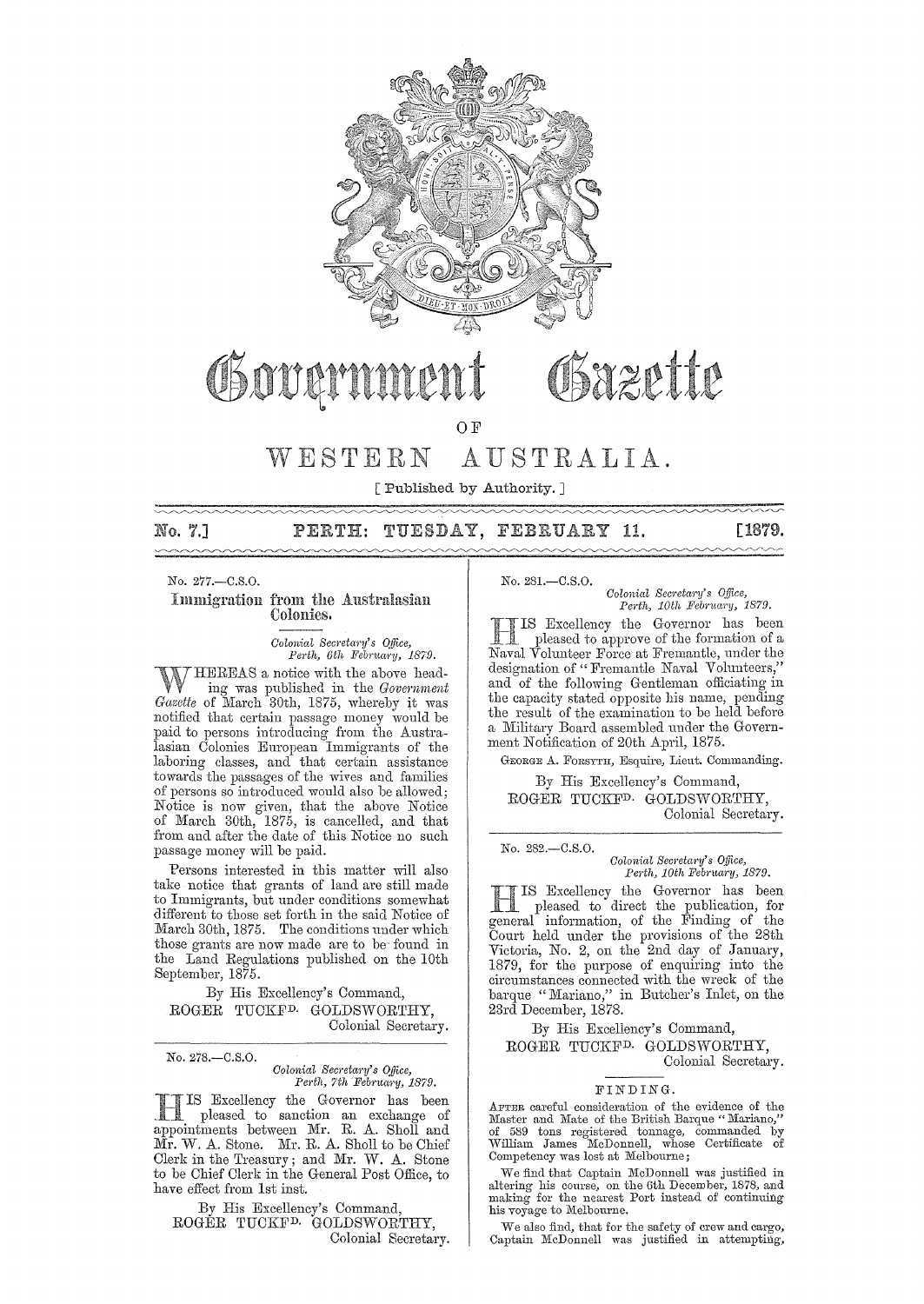at high spring tides, to take his vessel into Butcher's Inlet, under the pilotage of Captain Walcott, com-<br>manding Her Majesty's Colonial Revenue Cutter " Gertrude."

And we consider that no blame attaches to Captain McDonnell or his Officers for the loss of the barque "Mariano."

ROBT. J. SHOLL, J.P. Sub-Collector of Customs. CHARLES S. BOMPAS, J.P.

I concur with the above finding, and I beg to add, when I passed the barque "Mariano," on the 22nd December, I found 18 feet water in the channel of Butcher's Inlet.

> WM. WARDEN MILES, Master of Schooner C. Packet. Nautical Assessor.

I confirm the foregoing Finding.

H. Sr. GEORGE ORD, Governor. 8th February, 1879.

No. 279.-C.S.O.

*Colonial Secretary's Office,* Perth, 8th February, 1879.

I N notice of 20th January, No. 258.-0.S.0., notifying Acceptances of Tenders for 1879, under the Heacl of Shoeing Police Horses Albany Road, 131 Mile, and Gordon River, read Chipper, Thomas, for Flindell, Thomas.

By His Excellency's Oommand, ROGER TUOKFD. GOLDSWORTHY, Oolonial Secretary.

No. 276.-C.S.O.

*Colonic,l Sec1'eta1'y's Office, Perth, 4th Feb1'uc,ry, 1879.* 

HIS Excellency the Governor directs the publication of the following Notice to Mariners for general information.

By His Excellency's Oommand, ROGER TUOKFD. GOLDSWORTHY,

Oolonial Secretary.

NOTICE TO MARINERS.

## [No. 156. ] AUSTRALIA-SOUTH COAST.

PORT WESTERN.

(1) PROHIBITED ANCHORAGE NEAR TELEGRAPH CABLE.

The Government of Victoria has given Notice that, to afford<br>protection to the submarine telegraph cable at port Western:<br> $-\mathbf{V}$ essels are not to anchor off Flinders within the area com-<br>prised between the following bear

# NEW ZEALAND-NORTH ISLAND. (2) PILOT STATION AND BEACON LIGHTS AT MANAWATU RIVER ENTRANCE.

The Government of New Zealand has given Notice of the establishment of a Pilot station and Beacon lights at Manawatu river entrance :-

The Pilot station, situated on the northern side of the river<br>entrance, is distinctly seen from seaward. The International<br>code, the Colonial Tide and Danger or Bar signals, may be used.

Two moveable Beacons have been erected, which kept in line<br>lead over the bar, and may be seen from a distance of 2 or 3<br>miles. The outer beacon is painted red; the inner, black.<br>In addition to the permanent light (fixed w

By Command of their Lordships,<br>FRED<sub>K</sub>. J. EVANS,<br>*Hydrographer*.

*Hydrographic Office, Admiralty, London,*<br>30th *October, 1878.*<br>This Notice affects the following Admir

This Notice affects the following Admimlty Charts :- (1) Port Western, No. 1707: Also, Admirally List of Lights in South Africa, Australia, &c., 1878, No. 263; and Australia Directory, vol. 1., 1876, page 325.

l.ioff.com. if Cff. in the cape Egmont, No. 2054: Also, Admiralty List of Lights in South Africa, New Zealand, &c., 1878, No. 314a, page 46; and New Zealand Pilot, 1875, page 181

No. 283.-C.S.0.

*Colonial Secretary's Office, Perth, 10th February, 1879.* 

TENDERS (endorsed " Tender for Boat,") will be received at this Office until noon of Wednesday, the 19th February instant, from persons willing to supply a Boat for the Public Service.

Specifications can be seen at the Office of the Superintendent of Police, the Harbor Master, and the Sub Inspector of Water Police.

The Government do not bind themselves to accept the lowest or any tender, and will require the guarantee of two responsible persons for the due performance of the contract.

Forms of Tender may be had on application to the various Resident Magistrates, and at the Public Offices, Perth; and no tender will be entertained unless rendered on the prescribed form.

By His Excellency's Command, ROGER TUCKFD. GOLDSWORTHY, Colonial Secretary.

No. 260.-C.S.0.

*Colonial Secretary's Office, Perth,* 21st *Jantlary, 1879.* 

TENDERS (endorsed" Tender for painting Buoys at .........." *as the case may be)* will be received at this Office until noon of Saturday, the 15th day of February next, from persons willing to lift, clean, tar, paint, and replace all Buoys in the ports of Fremantle, Geraldton, and Albany.

Full particulars can be obtained from Harbor Masters Fremantle and Albany, and Government Resident, Geraldton.

The Government do not bind themselves to accept the lowest or any tender, and will require the guarantee of two responsible persons for the due performance of the Contract.

Forms of Tender may be had on application to the various Resident Magistrates, and at the Public Offices, Perth; and no tender will be entertained unless rendered on the prescribed form.

By His Excellency's Command, ROGER TUCKFD. GOLDSWORTHY, Colonial Secretary.

### No. 280.-C.S.0. TENDERS ACCEPTED for 1879.

*Colonial Secretary's Office, Perth, 8th February, 1879.* 

Annual Supplies. *Roeb01n·ne.* 

F. McRae, & Co., @ various prices.

Burial of Paupers.

 $Geraldton.$ McCann, John, each pauper £1 15s. By His Excellency's Command, ROGER TUCKFD. GOLDSWORTHY, Colonial Secretary.

### The Boat Licensing Act, 1878.

#### *Fremantle Licensing BoanZ.*

NOTICE is hereby given to owners and masters of vessels which have passed the examination of such Board, that the Licenses for such boats are now lying ready for delivery at the Resident Magistrate's Office, Fremantle.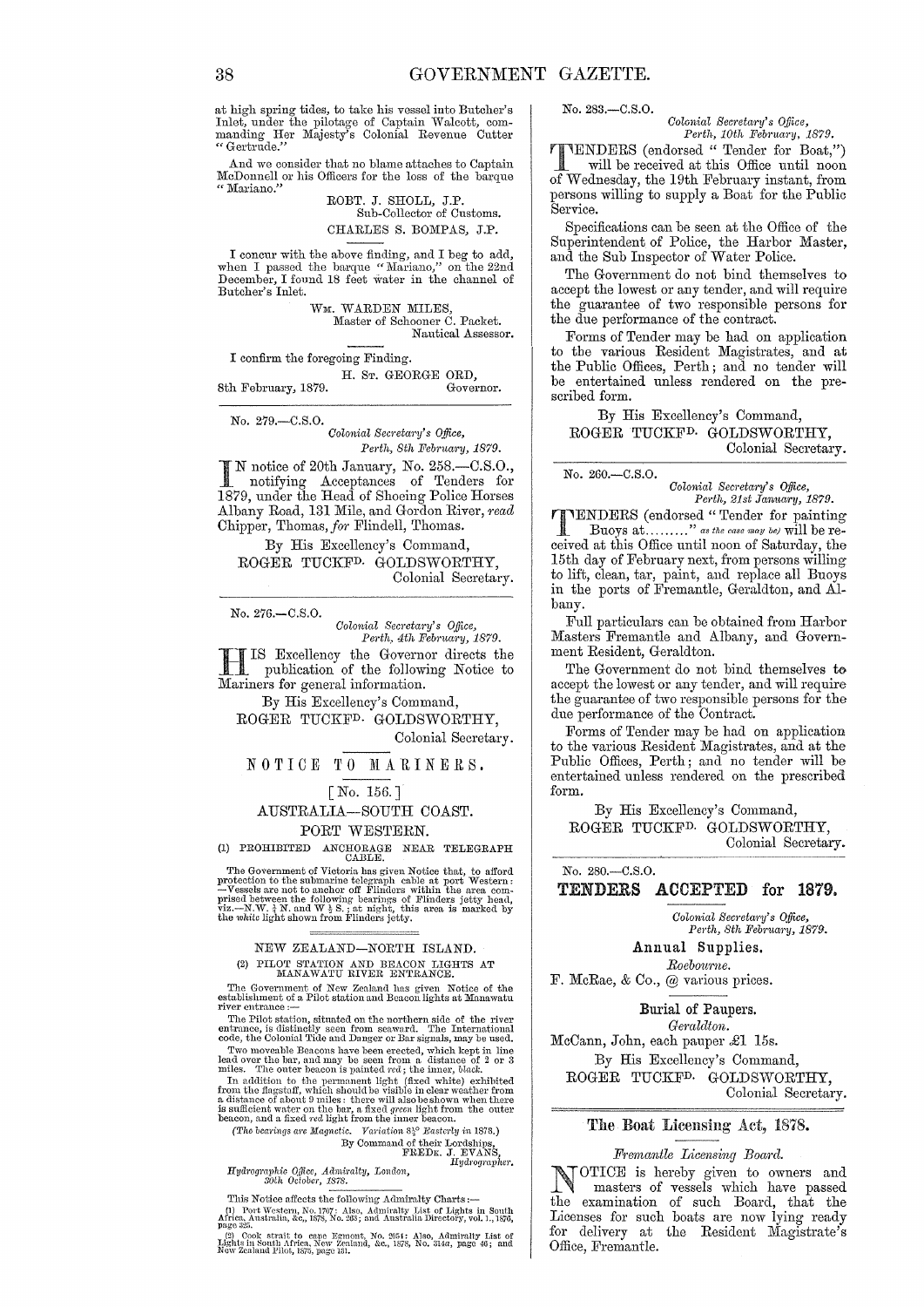Owners and masters of passenger or cargo boats plying for hire without such license, after the publication of this notice, will be proceeded against under the 9th sec. of the 42nd Vic., No. 24" The Boat Licensing Act, 1878."

No such licenses will be issued until the fees authorised in Schedule B of the above Act have been paid.

> J. G. SLADE, Members of GEO. A. FORSYTH,  $\{$  the Board. GEO. A. FORSYTH,  $\overline{\ }$

### Fremantle Licensing Board.

NOTICE is hereby given that all passenger steamers plying for hire in this District must be provided with a strongly built boat of not less than 16 feet on the keel, and 6 feet beam; such boat to be tight, and provided with two 14 feet ash oars, with iron crutches or rowlocks.

Such boat to be either stowed on deck or towed astern, but in either case to be kept in readiness for immediate use.

The owner and master of any passenger steamer who, after the publication of this Regulation, shall act in contravention thereof, will be proceeded against under the 14th sec. of the 42nd Vic., No. 24 "The Boat Licensing Act, 1878."

> J. G. SLADE, ) Members of GEO. A. FORSYTH,  $\int$  the Board.

### The Boat Licensing Act, 1878.

 $\prod_{i=1}^{n} T_i$  is hereby notified, for general information,<br>that under the provisions of the above Act, Mr. E. J. STUART has been appointed, by the Licensing Board at the Port of Fremantle, Inspecting Engineer of Steam Vessels and Examiner of Engine Drivers.

J. G. SLADE,

Chairman.

Fremantle, February 8th, 1879.

# **WESTERN AUSTRALIAN RAILWAYS.**

EASTERN LINE.

(FIRST SECTION.) *Department of Public Works, Perth, 3rd December, 1878.* 

TENDERS will be received at this Office up to noon on Monday, the 21st April, 1879, for the construction of a Line of Railway between the Port of Fremantle and Guildford, being a distance of 20 miles or thereabouts.

Plans and Specification can be seen at this Office on and after Monday, the 20th January, and at Melbourne and Adelaide at a place and on a date which will be duly announced.

Printed Specifications will be obtainable at Three Guineas each.

Each Tender must be accompanied by a Bank Deposit Receipt for £1,000, in favor of the Commissioner of Railways.

The Government do not bind themselves to accept the lowest or any Tender.

> JAS. H. THOMAS, Commissioner of Railways.

#### $Department of Public Works,$ *Perth, 19th January, 1879.*

**THENDERS** (endorsed "Tender for Goods<br>Shed, &c.," will be received at this Office<br>until noon of Tuesday, the 18th February Shed, &c.," will be received at this Office until noon of Tuesday, the 18th February, from persons willing to erect Goods Sheds, and lay Tram Rails, &c., at Bunbury Jetty.

Tenders to state the shortest time in which the work will be performed.

Plan and Specification may be seen at the Office of the Resident Magistrate, at Bunbury.

The Government do not bind themselves to accept the lowest or any tender, and will require the guarantee of two responsible persons for the due performance of the Contract.

Forms of Tender may be had on application to the various Resident Magistrates, and at the Public Works' Office, Perth, where Plans, Specifications, Conditions, and full particulars can be obtained.

No tender will be entertained unless on the prescribed form.

#### JAS. H. THOMAS, Director of Public Works.

*Department of Public Works, Perth, 6th February, 1879.* 

TENDERS (endorsed "Tender for Fire-wood,") will be received at this Office until noon of Monday, the 10th March, from persons willing to supply and deliver one thousand cords of Firewood for the Northern Railway.

Specification as to size and quality of wood may be seen on application at the Office of the Resident Engineer at Geraldton.

The Government do not bind themselves to accept the lowest or any tender, and will require the guarantee of two responsible persons for the due performance of the Contract.

Forms of Tender may be had on application to the various Resident Magistrates, and at the Public Works Office, Perth, where Specifications, Conditions and full particulars can be obtained.

No tender will be entertained unless on the prescribed form.

> JAS. H. THOMAS, Commissioner of Railways.

*Office of the Central Board of Education,*  $Perth$ ,  $10th$  February, 1879. Perth, 10th February, 1879.

THE Central Board of Education has been<br>pleased to make the following appointpleased to make the following appoint-<br>ment:-

JAMES MANNING, Esq., to be a member of the Board of Education for the Fremantle District, *vice* E. H. Higham, Esq., resigned. CHAS. H. CLIFTON,

Secretary.

| Comptroller's Office, |  |  |  |
|-----------------------|--|--|--|
|                       |  |  |  |

 $Fremantle, 8th February, 1879.$ CERTIFICATES of Freedom have been issued to the undermentioned Convicts, whose sentences have expired:-

Reg. No. 8418 Henry Smith

" 9697 Daniel Cooney

10051 John Adolph

HIS Excellency the Governor has been pleased to revoke the Ticket-of-Leave of the undermentioned Oonvict;-

Reg. No. 9794 James Kelly

JOHN F. STONE, Comptroller.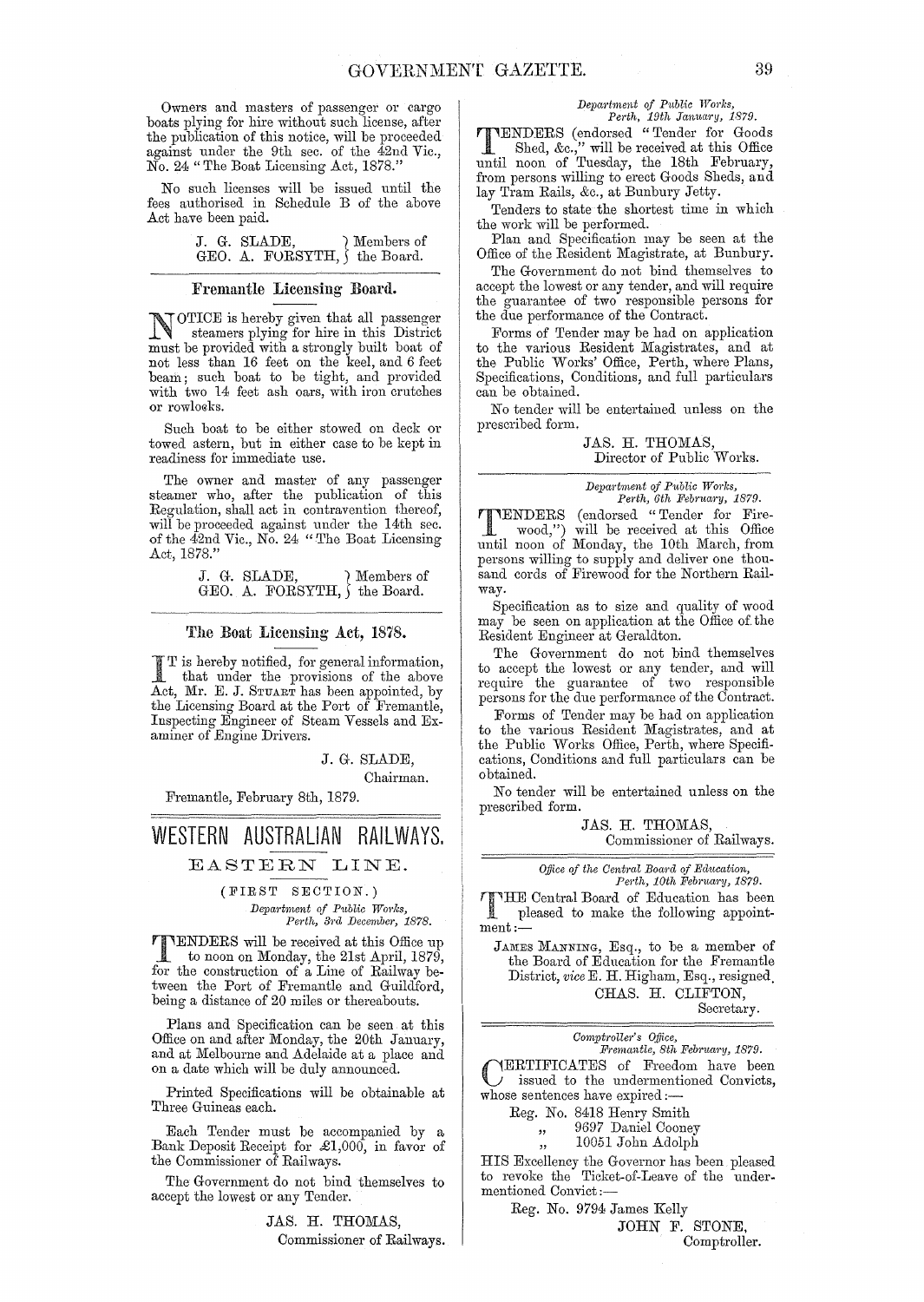# GOVERNMENT GAZETTE.

# RETURN No. 1 of LICENSES issued under "The Wines, Beer, and Spirit Sale Act, 1872," for the Year 1879.

| NAME.                                              | SIGN.                              | $_{\rm DISTRICT.}$ | NAME.                                                         | DISTRICT.         |
|----------------------------------------------------|------------------------------------|--------------------|---------------------------------------------------------------|-------------------|
|                                                    |                                    |                    |                                                               |                   |
| McMahon, M                                         | Devonshire Arms                    | Perth              | Spencer, John<br><br>$\ddotsc$                                | Perth.            |
| Towton, G. A.                                      | No Place Inn                       | Do.                | Boladeras, Y. A. J.<br>.<br>$\ddotsc$                         | Do.               |
| James, Lucy                                        | Freemasons' Hotel                  | Do.                | Marsh, Edward<br>$\ddotsc$<br>                                | Do.               |
| Connor, Edward                                     | Horse and Groom                    | Do.                | Speight, C.O<br>$\cdots$<br>$\cdots$                          | Do.               |
| Strickland, W. H. J.                               | United Service Tavern              | Do.                | White, Jabez<br>$\cdots$                                      | Do.               |
| Chipper, J. C                                      | John Bull Inn                      | Do.                | .<br>Hardey, R. W.                                            | Do.               |
| Lucas, J. A.                                       | Shamrock Hotel                     | Do.                | $\ddotsc$<br>$\cdots$<br>Gugeri, P. A.                        | Do.               |
| $\cdots$                                           |                                    |                    | $\cdots$<br>.<br>Gallop, James                                | Do.               |
|                                                    | Crown and Thistle                  | Fremantle          | $\ddotsc$<br>.<br>White, John                                 | Do.               |
| Meagher, M. R.                                     | Emerald Isle Hotel                 | Do.                | $\ddotsc$<br>$\ldots$                                         |                   |
| Cæsar, F.                                          |                                    |                    |                                                               |                   |
| Seubert, G. A.                                     | Exchange Hotel                     | Do.                | Troode, Edward<br>.<br>.                                      | Fremantle.<br>Do. |
| Scott & Hagan                                      | Victoria Hotel                     | Do.                | Waldeck, R. N.<br>$\cdots$<br>$\ddotsc$                       |                   |
| Herbert, J. A                                      | Freemasons' Hotel                  | Do.                | Webster, Philip<br>$\ddotsc$<br>.                             | Do.               |
| Flindell, J. G                                     | Pier Hotel<br>$\ddot{\phantom{a}}$ | Do.                | Easton, Walter<br><br>                                        | Do.               |
|                                                    |                                    |                    | Davis, Richd<br>$\cdots$<br>                                  | Do.               |
| Kitchener, W                                       | Farmers' Home                      | Toodyay            |                                                               |                   |
| Donegan, $T_{\cdot \circ \cdot \cdot \cdot \cdot}$ | Freemasons' Hotel                  | Do.                | Ferguson, C. W.<br>$\cdots$<br>$\ddotsc$                      | $_{\rm{Swan.}}$   |
| Leeder, W. G                                       | $F$ reemasons'<br>and              | Do.                | Johnson, George<br>$\cdots$<br>$\cdots$                       | Do.               |
|                                                    | Newcastle Hotel                    |                    | Fauntleroy, C. C.<br>$\ddotsc$<br>.                           | Do.               |
|                                                    |                                    |                    | Hardey, R. D<br>$\ddotsc$<br>                                 | Do.               |
| Wilson, Dora                                       | New York Hotel                     | ${\rm York}$       | Waters, William<br>$\ddotsc$<br>$\cdots$                      | Do.               |
| Craig, Mary<br>$\ddotsc$                           | Castle Hotel                       | Do.                | Viveash, Samuel W.<br>$\cdots$                                | Do.               |
| Chipper, R. W.                                     | King's Head Hotel                  | Do.                |                                                               |                   |
|                                                    |                                    |                    | Gallop, R., Jun.<br>$\ddotsc$<br>$\cdots$                     | York.             |
| Jecks, Thos.<br>$\ddotsc$                          | Rose and Crown                     | Swan               |                                                               |                   |
| Wheatley, W.                                       | Stirling Arms and                  | Do.                | Cooke, Henry John<br>$\ddotsc$<br>$\ddotsc$                   | Toodyay.          |
|                                                    | Freemasons' Hotel                  |                    | Everett, James<br><br>$\cdots$                                | Do.               |
|                                                    |                                    |                    |                                                               |                   |
| Woodman, H                                         | Victoria Hotel                     | Geraldton          | Paterson, William<br>$\ddotsc$<br>$\cdots$                    | Murray.           |
| Hosken, W.<br>$\ddotsc$                            | Geraldton Hotel                    | Do.                | Fawcett, Theo.<br>$\cdots$<br>$\cdots$                        | Do.               |
| Trigg, Wm.<br>$\ddotsc$                            |                                    | Do.                |                                                               |                   |
|                                                    |                                    |                    | Payne, Geo.<br>$\ddotsc$<br>$\cdots$<br>$\bullet$ + $\bullet$ | Bunbury.          |
| Hosken, John                                       | Railway Hotel                      | Northampton        | Forrest, William<br>$\cdots$<br>$\cdots$                      | Do.               |
| Martin, Wm.                                        | Miners' Arms Hotel                 | Do.                | Galley, John<br>.                                             | Do.               |
|                                                    |                                    |                    | $\ldots$<br>Jones, $R. & W.$<br>$\ddotsc$                     | Do.               |
| Phillips, Thos.                                    | Old England Arms                   | Williams           | $\ddotsc$                                                     |                   |
| Larson, H.<br>$\ddotsc$                            | Kojonup Inn<br>$\ddotsc$           | Do.                | Warner, William                                               | Vasse.            |
|                                                    |                                    |                    | $\cdots$<br>$\cdots$<br>Allnutt. J.<br>$\ddot{\phantom{a}}$   | Do.               |
| Wisbey, Chas                                       | Wellington Hotel                   | Bunbury            | $\cdots$<br>$\cdots$<br>Lockhart, R.                          | Do.               |
| Delaporte, R.                                      | Rose Hotel                         | Do.                | <br>$\ldots$                                                  |                   |
|                                                    | $\ddotsc$<br>Farmers' Rest         | Do.                | Brown, John                                                   | Williams.         |
| Doust, Henry                                       |                                    |                    | $\overline{\phantom{a}}$<br>$\ddotsc$<br>$\cdots$             |                   |
|                                                    |                                    |                    | Watts, Geo. & J.<br><br>$\cdots$                              | Do.               |
| McAlinden, J                                       | Commercial Hotel                   | $\rm{Vasse}$       |                                                               |                   |
| Bovell, Jos.<br>$\ddotsc$                          | Ship Tavern<br>$\ddotsc$           | Do.                |                                                               |                   |
| Gardner, John                                      | Vasse Hotel<br>$\ddotsc$           | Do.                |                                                               |                   |

#### SPIRIT MERCHANT'S LICENSES.

| NAME.                                                                         |               | DISTRICT.                             |                             |
|-------------------------------------------------------------------------------|---------------|---------------------------------------|-----------------------------|
| Shenton, George<br>Courthope, Edw. K.<br>Monger, Jno. Hy.<br>Monger, Jno. Hy. | .<br>$\cdots$ | <br>$\ddotsc$<br>$\ddot{\phantom{a}}$ | Perth.<br>Do.<br>Do.<br>Do. |
| Manning, L. A.                                                                |               | $\cdots$                              | Fremantle.                  |
| Shenton, George                                                               |               |                                       | Do.                         |
| McCleery, Jno.                                                                |               | $\ddotsc$                             | Do.                         |
| $M$ oore, $W.$ D                                                              |               | $\ddotsc$                             | Do.                         |
| Gale, Monger, & Co                                                            |               | $\ddotsc$                             | Geraldton.                  |
| Crowther & Co.                                                                |               |                                       | Do.                         |

### WINE AND BEER LICENSES.

| NAWE.                            | DISTRICT. |                   |
|----------------------------------|-----------|-------------------|
| Meloy, William<br>Truslove. John | $\cdots$  | Perth.<br>Do.     |
| Mumme, William<br>Harwood, D. W. |           | Fremantle.<br>Do. |
| Hanlon, James                    |           | Geraldton.        |
|                                  |           |                   |

# WAYSIDE HOUSE LICENSES.

| NAME.                                                                                                                                               | SIGN.                                                                                                                                                              | DISTRICT.                                                    |  |  |
|-----------------------------------------------------------------------------------------------------------------------------------------------------|--------------------------------------------------------------------------------------------------------------------------------------------------------------------|--------------------------------------------------------------|--|--|
| Davey, Thomas<br>Saw, Thomas                                                                                                                        | Half-way House<br>Narrogin Inn                                                                                                                                     | Perth<br>Do.                                                 |  |  |
| Chester, John                                                                                                                                       | Rockingham Arms                                                                                                                                                    | Fremantle                                                    |  |  |
| York, Harden<br>Scott, Jesse<br>$\ddotsc$                                                                                                           | Settlers' Arms<br>Travellers' Rest                                                                                                                                 | ${\tt York}$<br>Do.                                          |  |  |
| Jecks, I. B.<br>$\ddotsc$<br>Donegan, J.<br>.                                                                                                       | Victoria Plains Hotel<br>Baylup Inn<br>$\ddotsc$                                                                                                                   | Toodyay<br>Do.                                               |  |  |
| Jones, Jas. T.<br>King, Daniel<br>Cockman. J.<br>Warren, L. E.<br>Atkinson, J.<br>$H$ orton, $H$ .<br>$\cdots$<br>$Cook$ , Thos. $G$<br>Coppin, $H$ | Granville Hotel<br>Junction Hotel<br>Victoria Hotel<br>Bush Inn<br>$\sim$ $\sim$<br>Shepherds' Home<br>Travellers' Rest<br>Travellers' Rest<br>Prince of Wales Inn | Swan<br>Do.<br>Do.<br>Do.<br>Do.<br>Do.<br>Do.<br>Do.        |  |  |
| Greenacre, J. R.<br>McLarty, J.<br>$\ddotsc$<br>Cockram, E.                                                                                         | Exchange Hotel<br>Pinjarrah Arms<br>Jarrahdale Hotel                                                                                                               | Murray<br>Do.<br>Do.                                         |  |  |
| Spratt, James<br>Barron, John<br>Cornwall, W.<br>Pollard, T. H<br>Smith, John J<br>White, F.<br>$\ddotsc$                                           | Mt. Pleasant Inn<br>Tarwanga Inn<br>Williams Inn<br>Bannister Inn<br>Coach & Horses<br>Wanderers' Inn                                                              | $\operatorname{Williams}$<br>Do.<br>Do.<br>Do.<br>Do.<br>Do. |  |  |
| Trigwell, J.<br>$\ddotsc$                                                                                                                           | Anchor & Hope                                                                                                                                                      | Bunbury                                                      |  |  |

### $40<sup>°</sup>$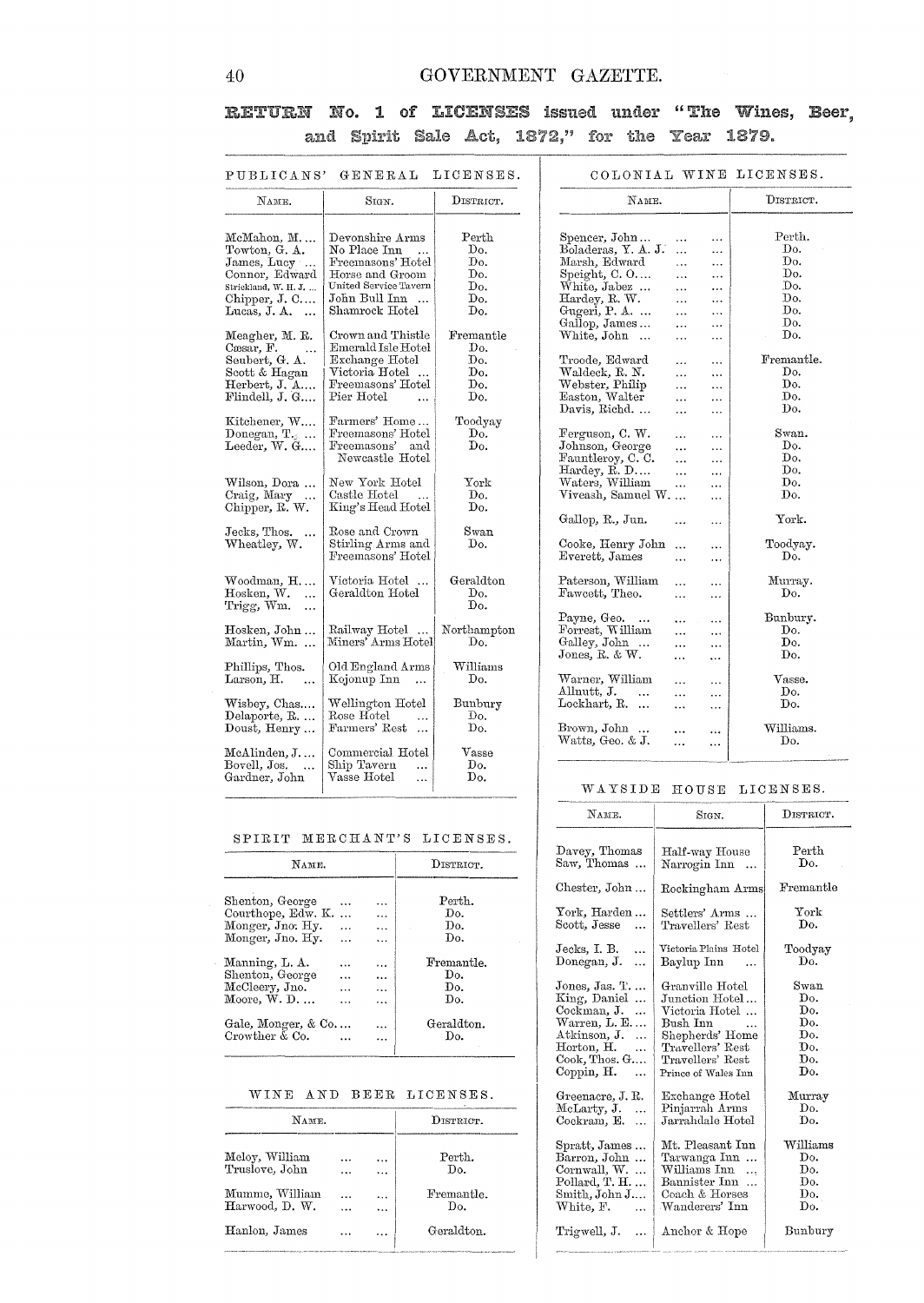# GOVERNMENT GAZETTE.

|  | Return of Licenses-Continued. |
|--|-------------------------------|
|  |                               |

| GALLON LICENSES.                                                                                                                                                                                                                                                                  |                                                 | EATING, BOARDING, AND LODGING HOUSE                                                                                                                                                                                                                                |                                                             |  |  |  |  |
|-----------------------------------------------------------------------------------------------------------------------------------------------------------------------------------------------------------------------------------------------------------------------------------|-------------------------------------------------|--------------------------------------------------------------------------------------------------------------------------------------------------------------------------------------------------------------------------------------------------------------------|-------------------------------------------------------------|--|--|--|--|
| NAME.                                                                                                                                                                                                                                                                             | DISTRICT.                                       | LICENSES.                                                                                                                                                                                                                                                          |                                                             |  |  |  |  |
| Gugeri, $P. A. $<br>                                                                                                                                                                                                                                                              | Perth.                                          | NAME.<br>s.                                                                                                                                                                                                                                                        | DISTRICT.                                                   |  |  |  |  |
| Habgood, Absolon, & Co.<br><br>Padbury, Loton, & Co.<br><br>Glyde, Geo.<br>$\sim$<br>$\ddotsc$<br>.<br>Ferguson, J. & Mumme, W<br>Harwood, D. W.<br>$\ddotsc$<br>$\ddotsc$<br>Carter, T. & H. & Co.<br>$\ddotsc$                                                                  | Do.<br>Do.<br>Do.<br>Do.<br>Do.<br>Fremantle.   | Jackson, Thos.<br>$\cdots$<br><br>Davis, Anthony<br>$\ddotsc$<br><br>Foster, Jas. Chas.<br>$\ddotsc$<br>$\cdots$<br>Peter, Louis<br>$\cdots$<br>$\cdots$<br>Cleverley, Thomas<br>$\ddotsc$<br>$\cdots$                                                             | Perth.<br>Do.<br>Do.<br>Do.<br>Do.                          |  |  |  |  |
| Marmion, W. E. & Co.<br>$\cdots$<br>Habgood, R.<br>$\cdots$<br>$\ddotsc$<br>Francisco, Alex.<br><br>$\ddot{\phantom{a}}$<br>Bateman, J.<br>$\cdots$<br>$\ddotsc$<br>Thompson, Geo.<br>$\dddotsc$<br>$\ddotsc$<br>Sampson, L. & Son<br>.<br>Hooley, E. T.<br>$\ddotsc$<br>$\cdots$ | Do.<br>Do.<br>Do.<br>Do.<br>Do.<br>Do.<br>Swan. | Freeman, James<br>$\cdots$<br>$\cdots$<br>Smith, William<br>$\ddotsc$<br><br>Blackburn, John<br>$\cdots$<br><br>McCann, Ann<br>$\ddotsc$<br>$\ddotsc$<br>Clarke, John<br>$\cdots$<br><br>Andrews, A. J.<br>$\ddotsc$<br><br>Adams, William<br>$\cdots$<br>$\ldots$ | Fremantle.<br>Do.<br>Do.<br>Do.<br>Do.<br>Do.<br>Do.<br>Do. |  |  |  |  |
| Padbury, Loton, & Co.<br><br>Connor, Daniel<br><br>$\cdots$                                                                                                                                                                                                                       | Do.<br>Toodyay.                                 | Roberts, Peter H.<br>$\ddotsc$<br><br>Bell, Fras. Wm.<br>$\cdots$<br><br>Coates, William<br>$\cdots$<br>                                                                                                                                                           | Toodyay.<br>Do.                                             |  |  |  |  |
| Crowther & Mitchell<br><br>Baston, Geo.<br>.<br>$\cdots$<br>Hosken, Martin<br>.<br>$\ddotsc$                                                                                                                                                                                      | Geraldton.<br>Do.<br>Do.                        | Doncon, Robert<br><br><br>Harrison, John<br>$\cdots$<br>                                                                                                                                                                                                           | York.<br>Do.                                                |  |  |  |  |
| Atkins, W. A.<br>.<br>$\ddotsc$                                                                                                                                                                                                                                                   | Bunbury.                                        | McCarthy, John<br>$\cdots$<br>$\cdots$<br>$Hall, J, \ldots$<br>$\ddotsc$<br>$\cdots$<br>$\cdots$<br>Smith, J.<br><br>$\cdots$<br>$\cdots$                                                                                                                          | Victoria.<br>Do.<br>Do.                                     |  |  |  |  |
| <b>BILLIARD</b><br>TABLE                                                                                                                                                                                                                                                          | LICENSES.                                       | White, M.<br>$\cdots$<br>$\cdots$<br><br>Davies, F.                                                                                                                                                                                                                | Bunbury.<br>Do.                                             |  |  |  |  |
| NAME.                                                                                                                                                                                                                                                                             | DISTRICT.                                       | $\ddotsc$<br>$\cdots$<br>$\ddotsc$<br>Boswell, J.<br>$\cdots$<br>$\cdots$<br><br>Scott, John<br>$\ddotsc$<br>$\cdots$<br>                                                                                                                                          | Do.<br>Do.                                                  |  |  |  |  |
| Bell, Francis William<br><br>Blake, Henry<br>$\cdots$<br>                                                                                                                                                                                                                         | Toodyay.<br>Fremantle.                          | Howard & Warner<br>$\cdots$<br>$\cdots$<br>Johnson, T.<br>$\ddotsc$<br>$\cdots$<br>$\cdots$<br>Waterhouse, T.<br>$\ddotsc$<br>$\cdots$                                                                                                                             | Vasse.<br>Do.<br>Do.                                        |  |  |  |  |

Colonial Treasury, Perth, 3rd February, 1879.

### GEO. PHILLIPS,

Acting Colonial Treasurer.

# WESTERN AUSTRALIA.

Meteorological Observations from 22nd January to 7th February, 1879, inclusive.

WIND Registered by Mr. Forsyth, Harbor Master, at Arthur's Head, Fremantle; altitude above the sea 55 feet, in Latitude 32° 02' 14" S., Longitude 115° 45' 12" E.

The other instruments registered are placed in the grounds adjoining the Survey Office, Perth; altitude above the sea 47 feet, in Latitude 31° 57' 25" S., Longitude 115° 52' 02" E.

MALCOLM FRASER,<br>Surveyor General.

|                    | BAROMETER:                                                |               | THERMOMETERS IN SHADE. |               |               |        | RADIATION<br>THERMO-<br>METERS. | RAIN:      | WIND.                                  |                       | <b>DEGREE</b>                 |                           |            | EVAPOR-          |
|--------------------|-----------------------------------------------------------|---------------|------------------------|---------------|---------------|--------|---------------------------------|------------|----------------------------------------|-----------------------|-------------------------------|---------------------------|------------|------------------|
| Week<br>ending.    | Mean Reading<br>corrected, and re-<br>duced to sea level. |               | Dry.                   |               | Wet.          |        | Amount                          |            | Horizontal                             |                       | OF<br>HUMIDITY,<br>Saturation | CLOUD:<br>Mean<br>amount. | EONE: Mean | ATION:<br>Amount |
|                    | and 32 deg. Fah                                           | Maxi-<br>mum. | Mini-<br>mum.          | Maxi-<br>mum. | Mini-<br>mum. | Solar. | Terres-l<br>trial.              | inches.    | velocity in<br>miles, per<br>24 hours. | General<br>direction. | $=100$ : mean<br>amount.      |                           | ö          | in<br>inches.    |
|                    |                                                           |               |                        |               |               |        |                                 |            |                                        |                       |                               |                           |            |                  |
| Jan.<br>28th       | 29.759                                                    | 94.6          | 70.5                   | 83.0          | 67.1          | 149.3  | 65.9                            | 2.27       | 366.15                                 | S.W.                  | 64                            | 5.4                       | 5          | 1.92             |
| 29th<br>to<br>31st | 29.927                                                    | 87.2          | 63.8                   | $78 - 5$      | 59.9          | 142.3  | 57.8                            | $\cdots$   | 354.05                                 | Easterly              | 70                            | $\cdots$                  | 2.3        | $-72$            |
| Feb.<br>7th        | 29.813                                                    | 92.7          | 68.3                   | $83 - 1$      | 64.6          | 147.3  | 64.0                            | $\cdot$ 15 | 530.62                                 | S.S.W.                |                               | 1.8                       | 3·1        | 1.86             |

Total Rainfall for the month=2.27 inches.

| Highest reading of Barometer 29.942 29th<br>Lowest do.<br>do. | 29.474 27th | Thermometers in shade. $\left\{\begin{array}{cc}\text{Maximum} & \text{Dry} & 104 & 22nd \\ \text{Minimum} & \text{Dry} & 62.6 & 29th \end{array}\right.$ |
|---------------------------------------------------------------|-------------|-----------------------------------------------------------------------------------------------------------------------------------------------------------|
|                                                               |             | FEBRUARY.                                                                                                                                                 |
| Highest reading of Barometer 29.986 5th<br>Lowest do.<br>do.  | 29.7<br>3rd | Thermometers in shade. $\left\{\n \begin{array}{c}\n \text{Maximum} & \text{Day} & 106 \\ \text{Minimum} & \text{Day} & 61.3 \\ \end{array}\n \right.$    |
|                                                               |             | The Observations are taken at 10 a.m., (excepting Barometer, which is registered at 12 a.m.)                                                              |
|                                                               |             |                                                                                                                                                           |

M. A. C. FRASER, Observer.